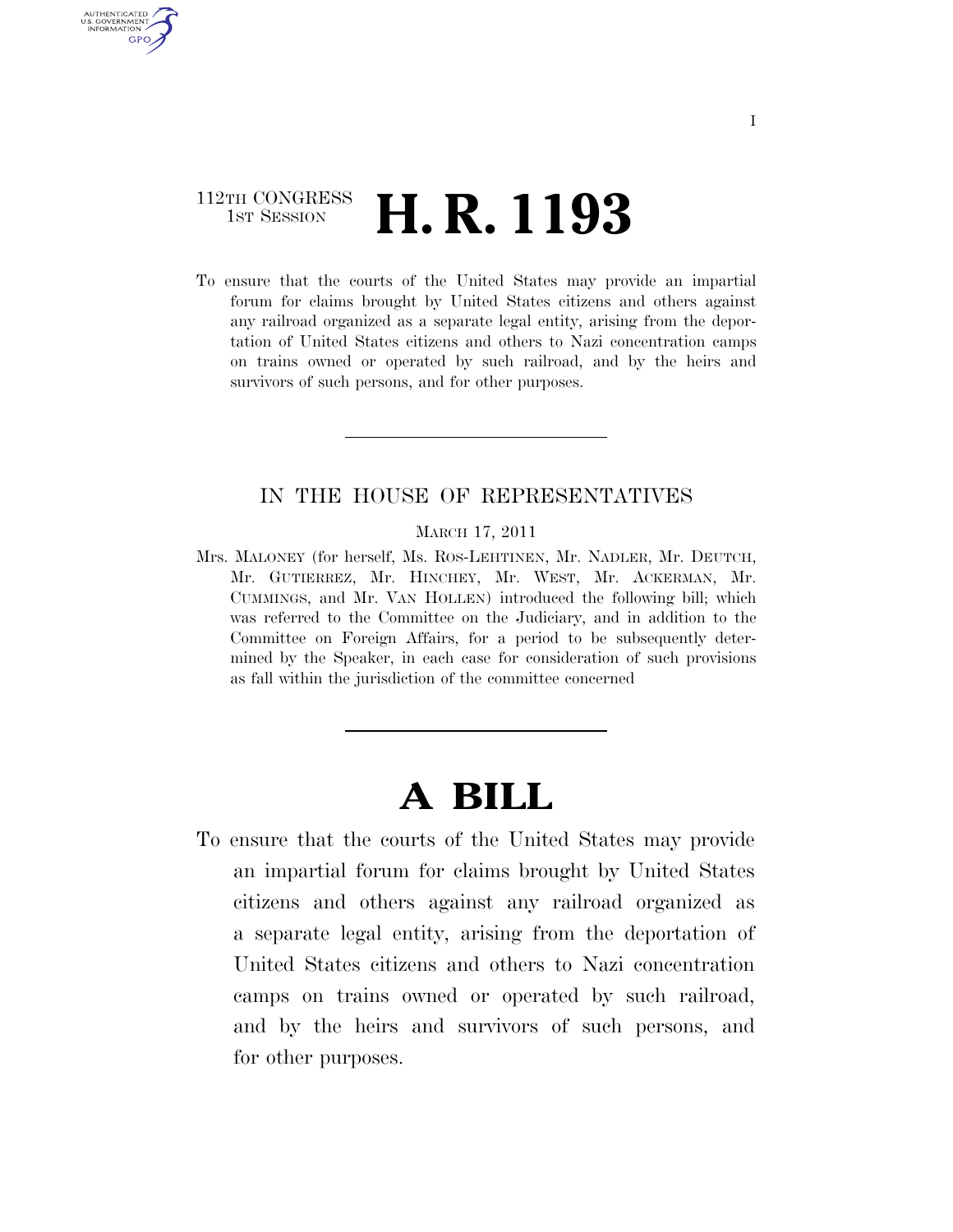*Be it enacted by the Senate and House of Representa- tives of the United States of America in Congress assembled,*  **SECTION 1. SHORT TITLE.** 

 This Act may be cited as the ''Holocaust Rail Justice Act''.

### **SEC. 2. CONGRESSIONAL FINDINGS.**

Congress finds as follows:

 (1) During World War II, more than 75,000 Jews and thousands of other persons were deported from France to Nazi concentration camps, on trains 11 operated for profit by the Société Nationale des Che-12 mins de fer Français (in this Act referred to as ''SNCF''), including deportations to Auschwitz and Buchenwald. Numerous citizens and residents of the United States were among those who were on the trains or had relatives on the trains. United States servicemen who were pilots shot down over France were also among the persons deported on the SNCF trains to Nazi concentration camps.

 (2) United States citizens and others have sought redress against SNCF by filing a class action suit in the United States District Court for the Eastern District of New York. The named plaintiffs and class members include United States Army Air Force pilots and United States citizens.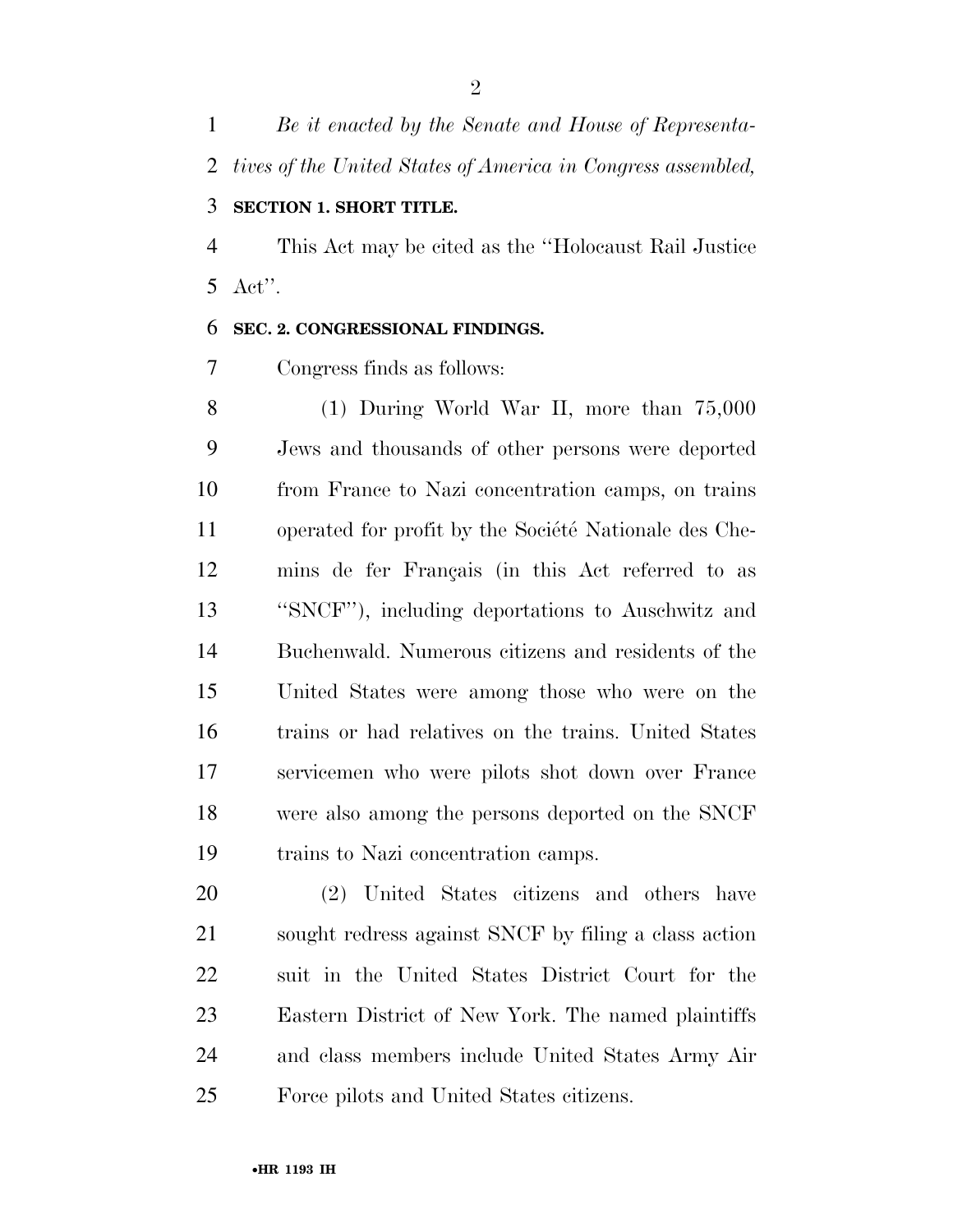(3) The complaint filed alleges that SNCF, a separate corporate entity that remained independent during World War II, operated the deportation trains for a profit, as ordinary commercial trans- actions. SNCF remained under French civilian con- trol throughout World War II and is alleged to have collaborated willingly with the German Nazi regime. (4) The complaint alleges that SNCF provided the necessary rolling stock, scheduled the depar- tures, and supplied the employees to operate the trains bound for the concentration camps. SNCF al- legedly charged an ordinary passenger coach fare for the deportations, calculated per person and per kilo- meter, and considered these trains as ordinary com- mercial activities. The plaintiffs further contend that SNCF herded as many people as possible into each car, requiring passengers of all ages and sexes, in- cluding the elderly and young children, to stand throughout the trip of several days' duration, with no provision for food or water and no sanitary facili- ties. The complaint further alleges that SNCF cleaned the trains after each trip, removing the corpses of persons who perished during transit due to the execrable conditions of the train cars. The destination was in each case a camp in which the de-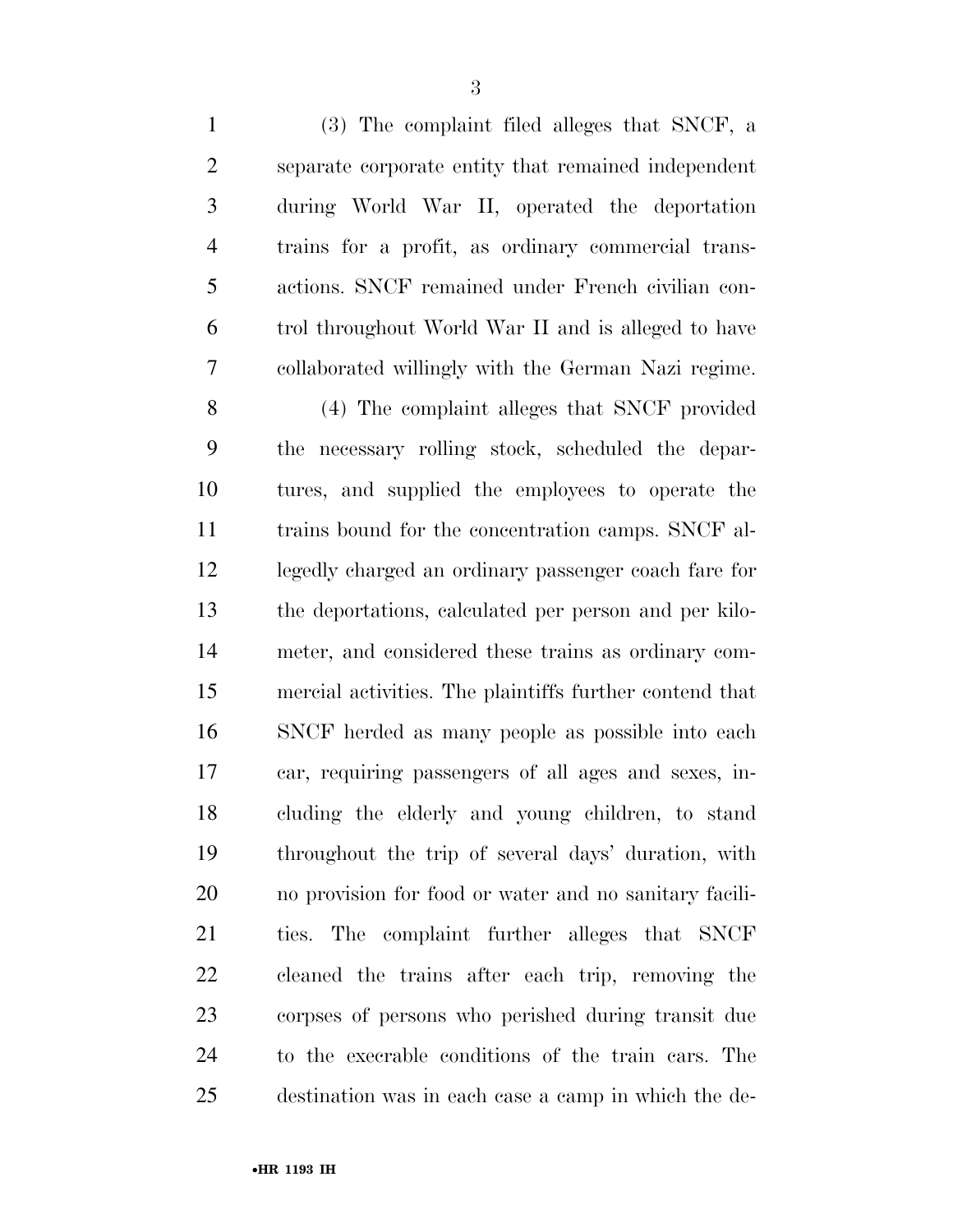portees were to be exterminated, worked to death, or made to suffer terrible and inhuman conditions. (5) The complaint contends that SNCF's ac- tions violated the Principles of the Nuremberg Tri- bunal, 1950, relating to crimes under international law (earlier recognized by the Martens Clause of the Hague Convention IV of 1907), and aided and abet- ted the commission of war crimes and crimes against humanity. SNCF has not denied its actions and has never disgorged the money that it was paid for the deportations or otherwise compensated the deportees

or their heirs.

 (6) SNCF's records concerning the deportation trains have not been made available to the plaintiffs, and SNCF archives concerning its wartime activities are not accessible to the general public.

 (7) SNCF moved to dismiss the lawsuit on a claim of sovereign immunity under the foreign sov- ereign immunities provisions of title 28, United States Code (28 U.S.C. 1330 and 1602 et seq.), even though it is one of the 500 largest corporations in the world, earns hundreds of millions of dollars from its commercial activities in the United States, and is not accorded sovereign immunity under the laws of France. SNCF's motion to dismiss the law-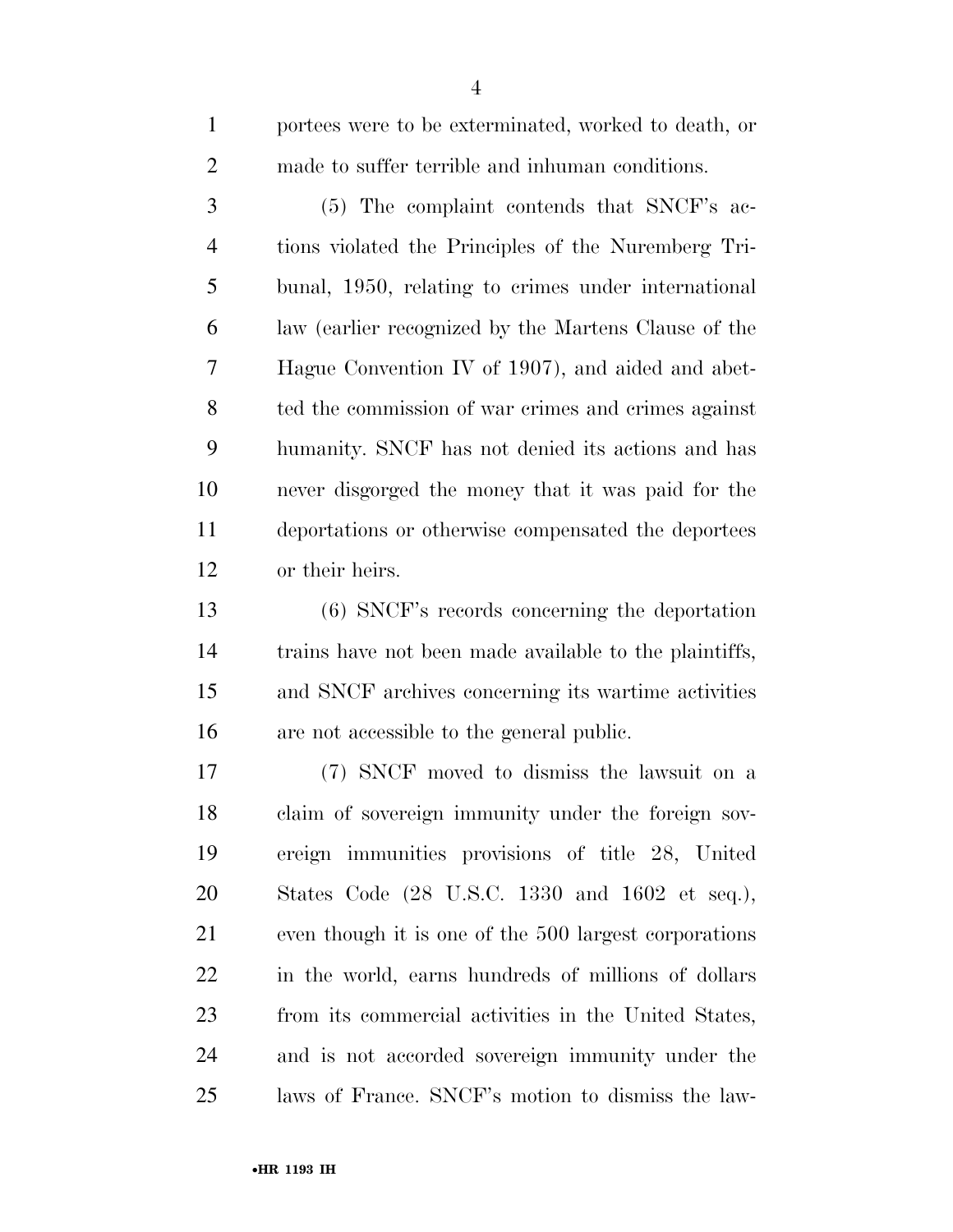suit was granted by the United States District Court for the Eastern District of New York. Plaintiffs ap- pealed the decision, their appeal was granted, and the case was remanded for further proceedings. Sub- sequently, in light of Republic of Austria v. Altmann, 541 U.S. 677 (2004), in November 2004, on remand, the Court of Appeals for the Second Cir- cuit recalled its prior mandate and determined that SNCF was entitled to immunity and affirmed the dismissal of the complaint. The Second Circuit stat- ed that ''the railroad's conduct at the time lives on in infamy'' but concluded that ''the evil actions of the French national railroad's former private mas- ters in knowingly transporting thousands to death camps during World War II are not susceptible to legal redress in Federal court today.''.

 (8) This lawsuit, which arises from the unique historical facts of the deportation of persons to Nazi concentration camps, presents issues of substantial importance to citizens and veterans of the United States. Many of those who have sought redress against SNCF are elderly and would have difficulty traveling outside the United States in order to pur- sue their claims elsewhere. The courts of the United States are and should be a proper forum for this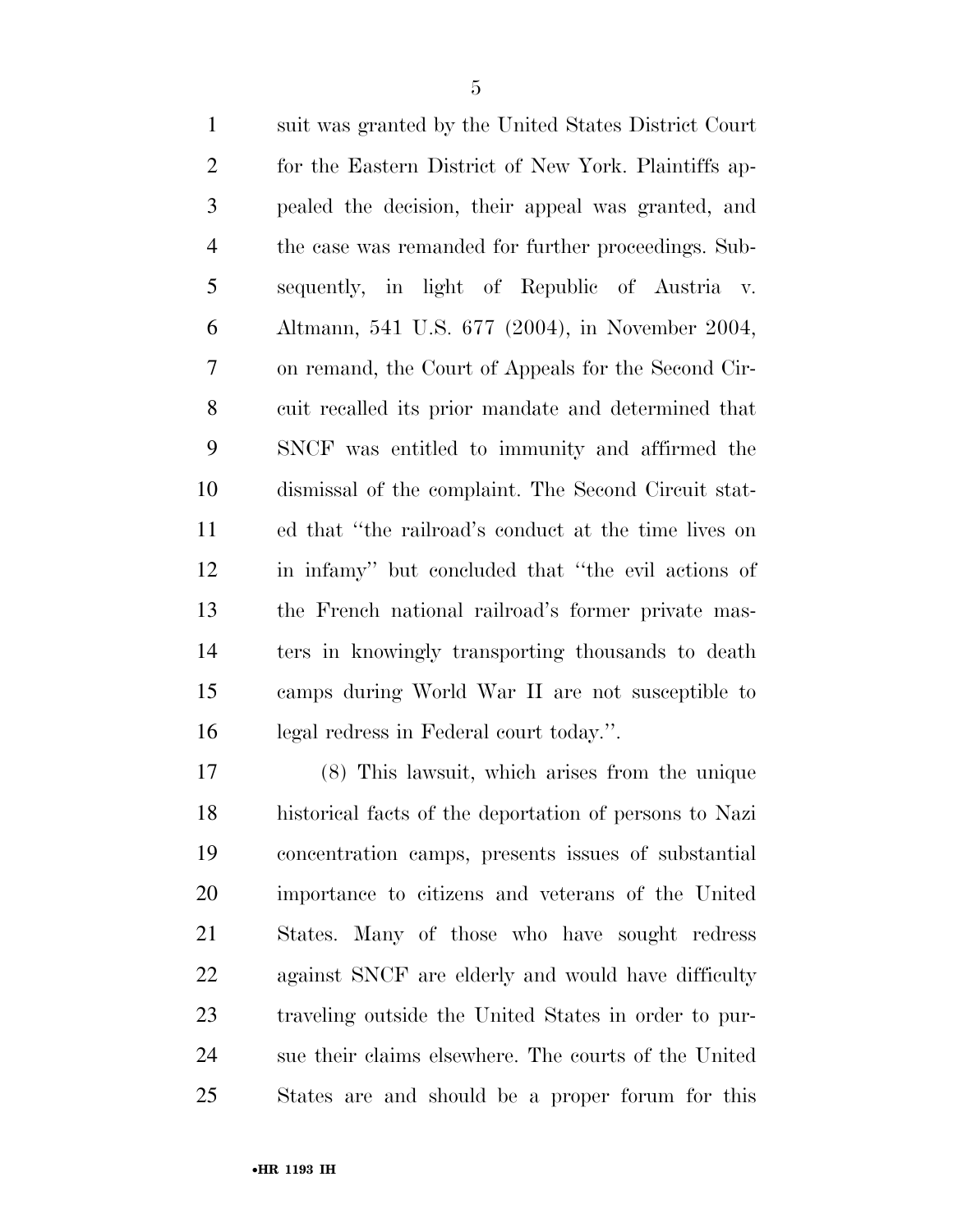lawsuit. The Foreign Sovereign Immunities Act of 1976, which had not been enacted at the time of SNCF's actions during World War II, was not in-tended to bar suit against the SNCF.

 **SEC. 3. ACCESS TO UNITED STATES COURTS FOR HOLO-CAUST DEPORTEES.** 

 (a) JURISDICTION OF DISTRICT COURTS.—The United States district courts shall have original jurisdic- tion, without regard to the amount in controversy, of any civil action for damages for personal injury or death that—

 (1) arose from the deportation of persons to Nazi concentration camps during the period begin- ning on January 1, 1942, and ending on December 31, 1944; and

 (2) is brought by any such person, or any heir or survivor of such person, against a railroad that— (A) owned or operated the trains on which

the persons were so deported; and

 (B) was organized as a separate legal enti- ty at the time of the deportation, whether or not any of the equity interest in the railroad was owned by a foreign state.

 (b) OTHER LAWS NOT APPLICABLE.—Sections 1330 and 1601 through 1611 of title 28, United States Code,